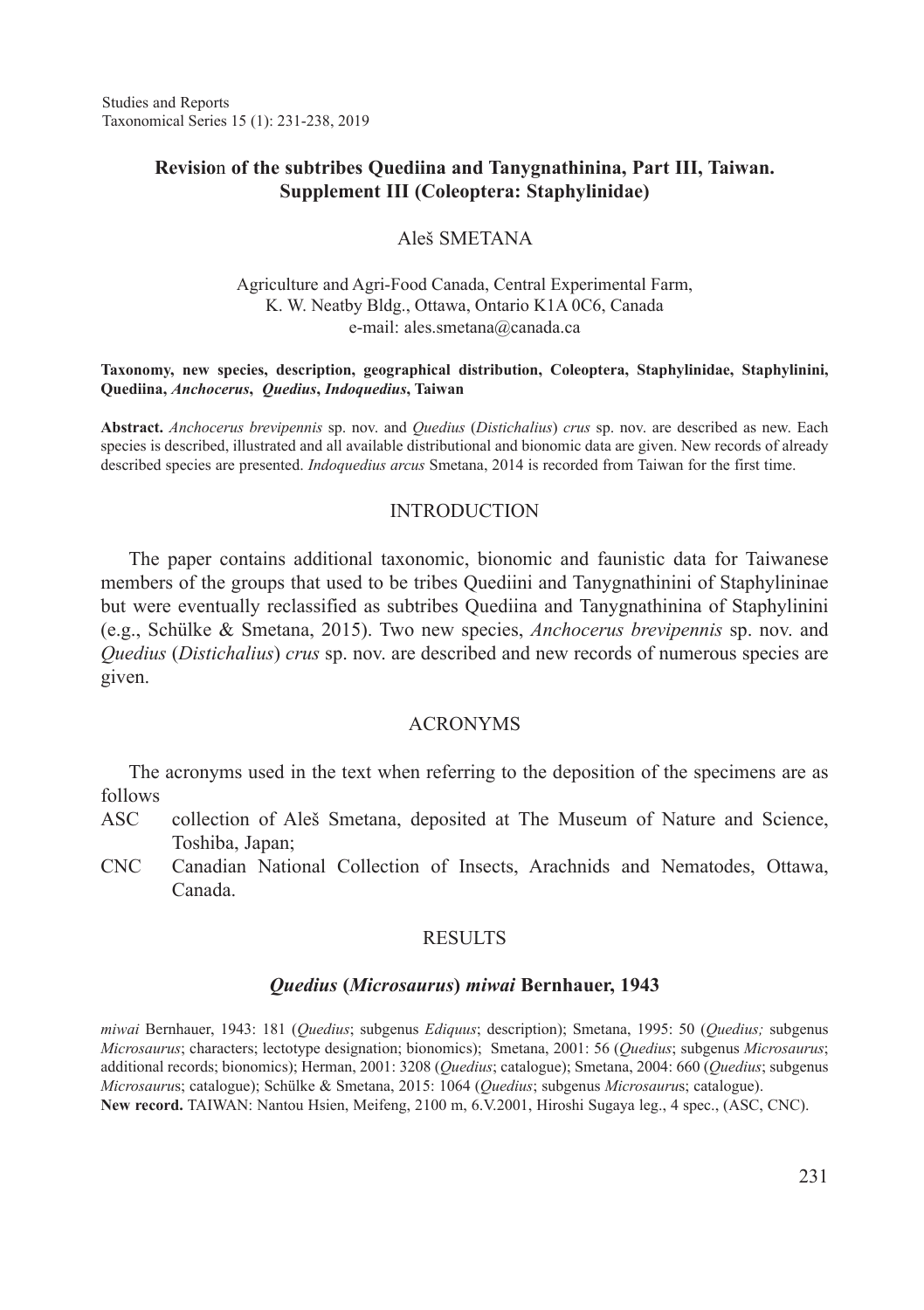**Comment.** Additional record from Nantou Hsien of this species which is widely distributed in Taiwan.

# *Quedius* **(***Distichalius***)** *shiow* **Smetana, 1995** (Fig. 5)

*shiow* Smetana, 1995: 58 (*Quedius*; subgenus *Distichalius*; description; bionomics; distribution); Herman, 2001: 3270 (*Quedius*; catalogue); Smetana, 2004: 657 (*Quedius*; subgenus *Distichalius*; catalogue); Schülke & Smetana, 2015: 1064 (*Quedius*; subgenus *Distichalius*; catalogue).

**New record.** TAIWAN: Taoyuan Hsien, Lalashan, 1800 m, 18.XI.2000, Hiroshi Sugaya leg., 2 spec. (CNC).

**Comment.** This is the first record of this species from the Taoyuan Hsien. It was previously known from Kaohsiung, Nantou and Taichung Hsiens.

# *Quedius* **(***Distichalius***)** *crus* **sp. nov.**

(Figs. 1-4)

**Type locality**. Taiwan, Chiai Hsien, Fengchifu, 1950 m.

**Type material.** Holotype (♂) and allotype (♀): "TAIWAN Fengchifu Chiai, 1950 m, 12-13.xi.2000, Hiroshi Sugaya leg." Holotype in CNC, allotype in ASC. Paratypes (1  $\beta$ , 1  $\Omega$ ): "TAIWAN Taichung Anmashan 2600 m (litter) 6.iv.2002, Hiroshi Sugaya leg.", (ASC, CNC).

**Description and differential diagnosis.** In all external characters quite similar to *Q. shiow*  and different by differently shaped aedoeagus, particularly the paramere.

Male. Front tarsus similar to that of *Q*. *shiow.* Sternite 7 with slight medioapical sinuation; sternite 8 with two long setae on each side, with medioapical emargination similar to that of *Q*. *shiow.* Tergite 10 as in Fig. 4 and sternite 9 of the genital segment not appreciably different from those of *shiow.* Aedoeagus (Figs. 1-3) similar to that of *Q*. *shiow*, but slightly larger and narrower; paramere markedly longer and narrower, with apex more distinctly exceeding apex of median lobe; all setae, except for the apical pair, markedly longer than those in *Q*. *shiow* (Figs. 3, 5); sensory peg setae on underside arranged in a similar way as those of *Q*. *shiow*, but more numerous (20-26, compared to 14-17 in *Q*. *shiow,* Figs. 3, 5).

Female. Front tarsus similar to that of *Q*. *shiow.* Genital segment with tergite 10 similar to that of *shiow*, but wider and differently setose, with setae distinctly longer (Fig.4).

Length 5.0-6.0 mm.

**Geographical distribution.** The species is at present known from one locality in each Chiai and Taichung Hsiens.

**Bionomics.** Little is known about collecting circumstance of the specimens, except that those from Anmashan were taken from "litter" at the elevation of 2600 m.

**Etymology.** The specific epithet is the Latin noun *crus*, -*uris*, n. (leg, shank, shin) in apposition.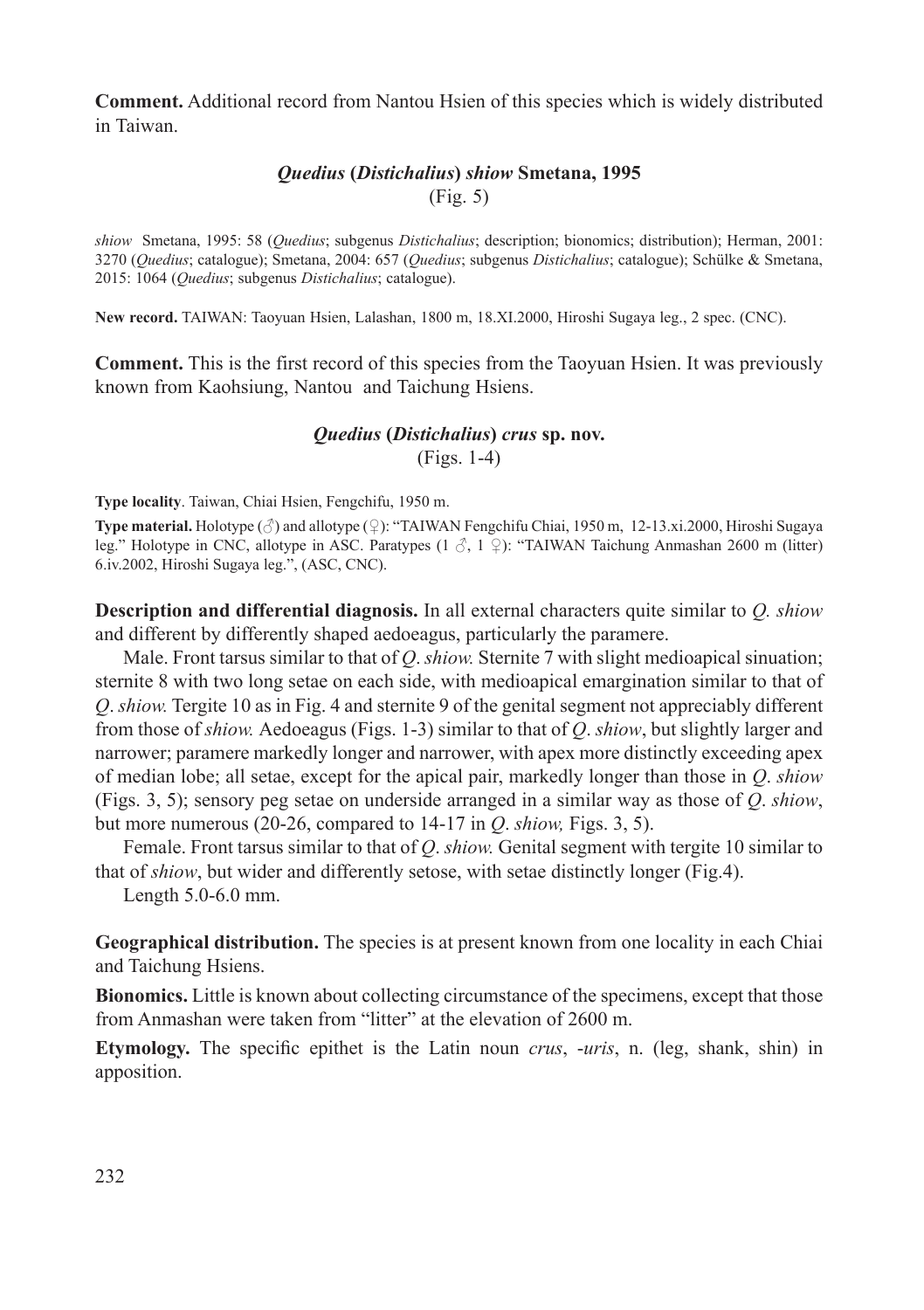

Figs. 1-9. *Quedius crus*: 1- aedoeagus, parameral view; 2- apex of median lobe; 3- apical half of underside of paramere with sensory peg setae. *Quedius shiow*: 5- apical half of underside of paramere with sensory peg setae. *Anchocerus brevipennis*: 6- tergite 10 of male genital segment; 7- sternite 9 of male genital segment; 8- aedeagus, parameral view; 9- paramere.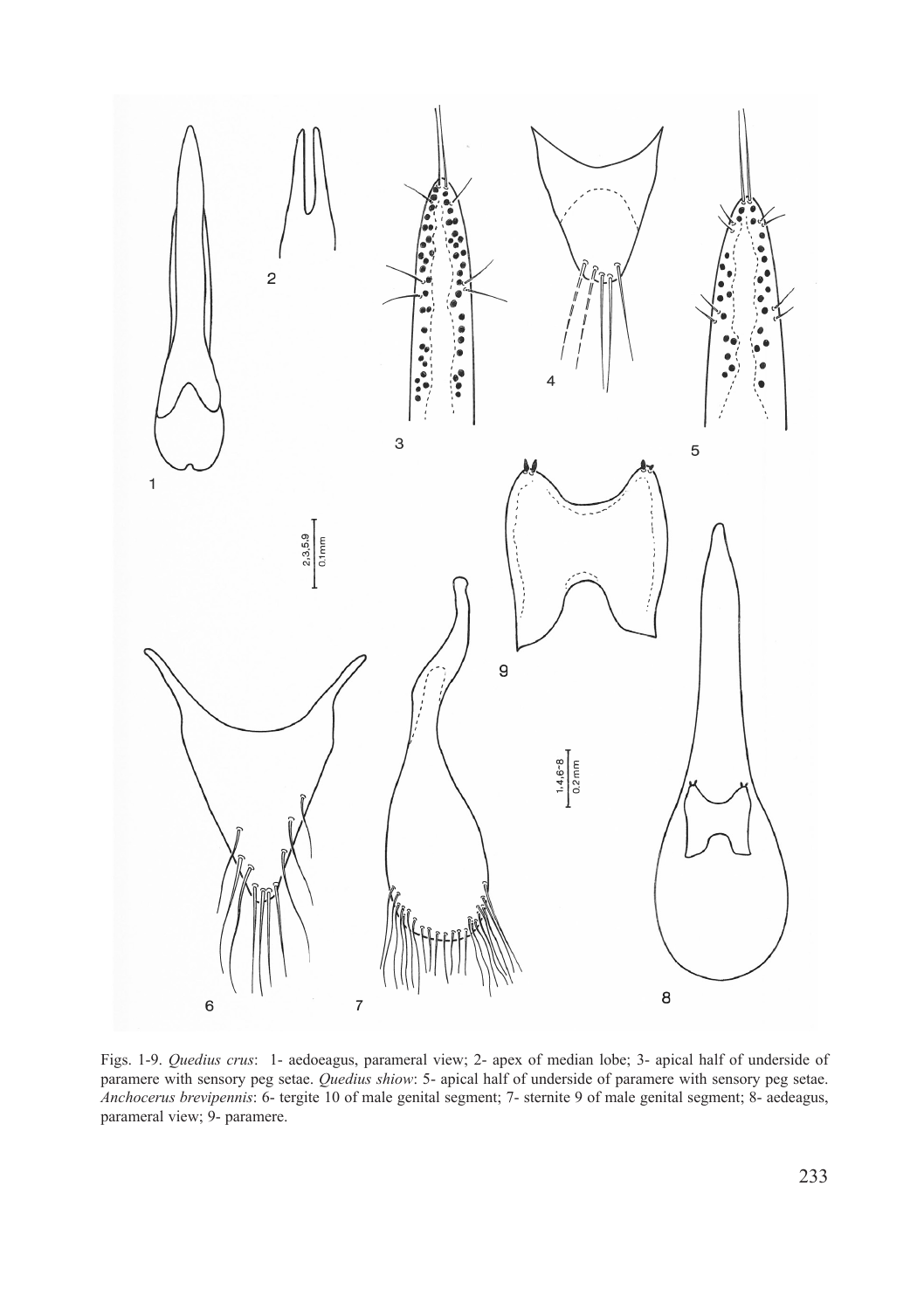# *Quedius* **(***Raphirus***)** *perng* **Smetana, 1995**

*perng* Smetana, 1995:71(*Quedius*; subgenus *Raphirus*; description; bionomics; distribution); Herman, 2001: 3235 (*Quedius*; catalogue); Smetana, 2004: 668 (*Quedius*; subgenus *Raphirus*; catalogue); Schülke & Smetana, 2015: 1076 (*Quedius*; subgenus *Raphirus*; catalogue).

**New record.** TAIWAN: Taichung Hsien, Anmashan, 2600 m, 8.IV.2002, Hiroshi Sugaya leg., 1 spec., (CNC).

**Comment.** This is first record from the Taichung Hsien of this species which is widely distributed in Taiwan.

# *Quedius* **(***Raphirus***)** *chang* **Smetana, 1995**

*chang* Smetana, 1995: 83 (*Quedius,* subgenus *Raphirus*; description; bionomics; distribution); Herman, 2001: 3121 (*Quedius*; catalogue); Smetana, 2004: 664 (*Quedius*; subgenus *Raphirus*; catalogue); Schülke & Smetana, 2015: 1070 (*Quedius*; subgenus *Raphirus*; catalogue).

**New records.** TAIWAN : Kaohsiung Hsien, Tengchih, 2100 m, 19-23.IV.2001, Hiroshi Sugaya leg., 4 spec. (ASC,CNC). Taoyuan Hsien, Lalashan, 1800 m, 18.XI.2000, Hiroshi Sugaya leg. 3 spec., (ASC, CNC).

**Comments.** These are the first records of this species from Taoyuan Hsien. It seems to be widely distributed, being at present known from Taoyuan Hsien (north), Taichung Hsien (central) and Chiai and Kaohsiung Hsiens (south).

#### *Quedius* **(***Raphirus***)** *rou* **Smetana, 1995**

*rou* Smetana, 1995:92 (*Quedius,* subgenus *Raphirus*; description; bionomics; distribution); Herman, 2001: 3256 (*Quedius*; catalogue); Smetana, 2004: 668 (*Quedius*; subgenus *Raphirus*; catalogue); Schülke & Smetana, 2015: 1077 (*Quedius*; subgenus *Raphirus*; catalogue).

**New record.** TAIWAN : Taichung Hsien, Anmashan, 2600 m (litter), 8.IV.2002, Hiroshi Sugaya leg., 7 spec., (ASC, CNC).

**Comments.** The species is at present known only from Anmashan, and only the holotype was known until now.

## *Quwatanabius flavicornis* **Sharp, 1889**

*flavicornis* Sharp, 1889: 30 (*Quedius*; description); Smetana, 1995 : 55 (*Quedius*; subgenus *Microsaurus*; characters; bionomics); Herman, 2001: 3148 (*Quedius*; catalogue); Smetana, 2002: 273 (*Quatanabius*; characters, illustrations); Smetana, 2004: 658 (*Quedius*; subgenus *Microsaurus*; catalogue); Schülke & Smetana, 2015: 1081 (*Quatanabius*; catalogue).

**New record.** TAIWAN: Chiai Hsien, Fengchifu, 1950 m, 12-13.XUI.2000, Hiroshi Sugaya leg., 1 spec., (CNC).

**Comment.** This is the first record from the Chiai Hsien.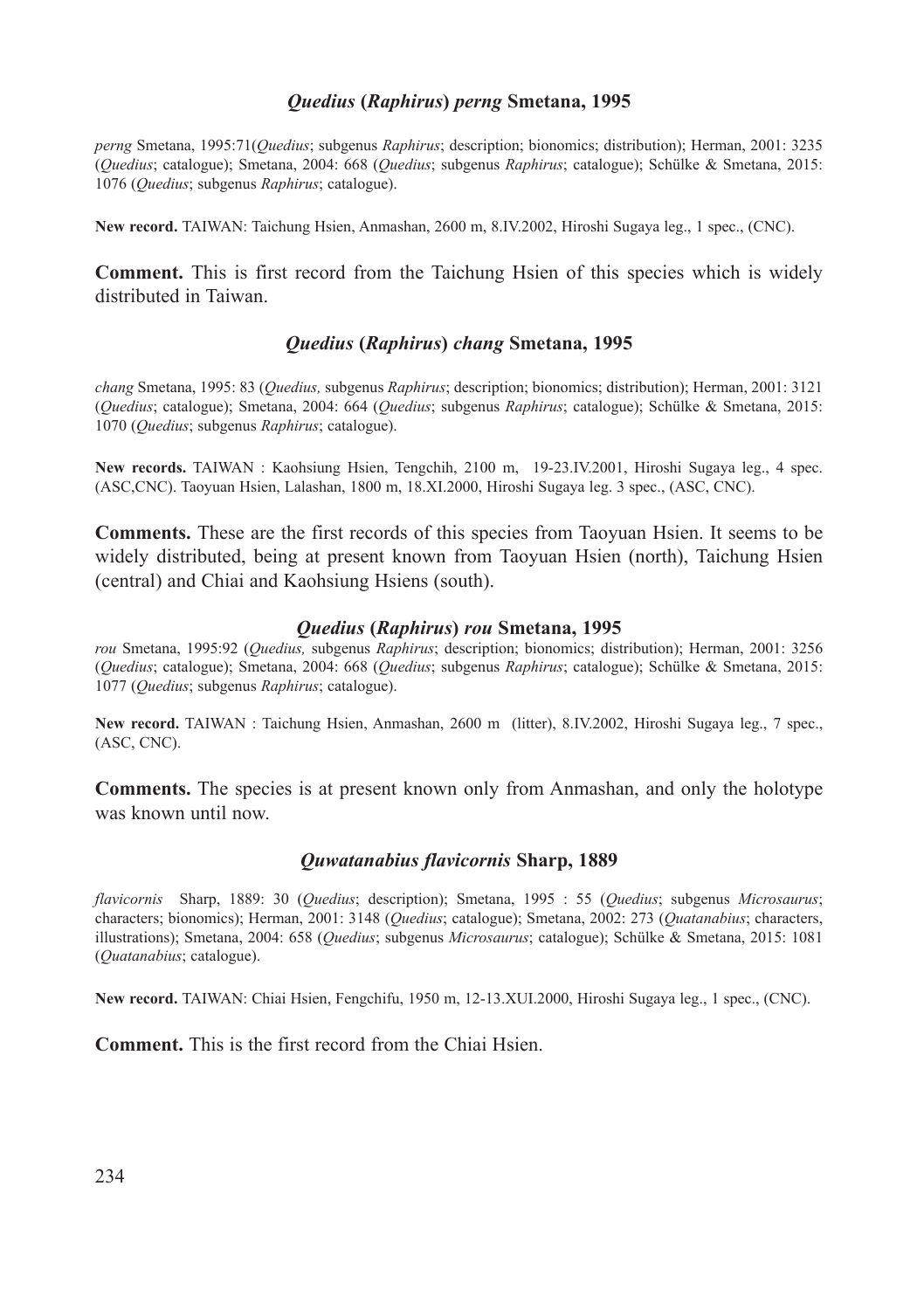# *Quwatanabius* **spec.**

**New record.** Taiwan: Taoyuan Hsien, Lalashan, 2000 m, 17.-18.XI.2000, Hiroshi Sugaya leg., 1 ♀, (CNC).

**Comment.** This is a female of a species different from *flavicornis*. It may be a new species, but males are needed for establishing a new species in this genus.

# *Quetarsius neu* **Smetana, 1995**

*neu* Smetana, 1995:93 (*Quedius*; subgenus *Raphirus*; description; distribution; bionomics); Smetana, 1996:26 (*Quetarsius*); Herman, 2001: 3299 (*Quetarsius*; catalogue); Smetana, 2004: 670 (*Quetarsius*; catalogue); Schülke & Smetana, 2015: 1080 (*Quetarsius*; catalogue).

**New record.** Taiwan, Taichung Hsien, Anmashan, 2600 m (litter), 8.IV.2002, Hiroshi Sugaya leg., 2 spec., (ASC, CNC).

**Comments.** Additional record of this species from Anmashan.

# *Indoquedius arcus* **Smetana, 2014**

*arcus* Smetana, 2014: 181 (*Indoquedius*; description; distribution); Schülke & Smetana, 2015: 1055 (*Indoquedius*; catalogue)

**New records.** Taiwan: Kaohsiung Hsien, Chuyunshan-Lintao, 1100 m, 22.IV.2001, Hiroshi Sugaya leg., 2 ♂♂, 1♀ (ASC, CNC).

**Comment.** This is the first record of this species from Taiwan. It was previously known only from the type locality in southern Yunnan (Smetana, 2014).

## *Indoquedius shibatai* **Smetana, 1995**

*shibatai* Smetana, 1995: 115 (*Indoquedius*; description; distribution); Herman, 2001: 3081(*Indoquedius*; catalogue); Smetana, 2001:60 (*Indoquedius*; distribution); Smetana, 2004: 656 (*Indoquedius*; catalogue); Schülke & Smetana, 2015: 1056 (*Indoquedius*; catalogue).

**New records.** Taiwan : Kaohsiung Hsien, Tengchih, 1400 m, 29.-30.IV.2001, Hiroshi Sugaya leg., 1 spec., (CNC); same, 1.XI.2000, Hiroshi Sugaya leg., 2 spec., (ASC, CNC); Chuyunshan-Lintao, 1100 m, litter, 30.IV.2001, Hiroshi Sugaya leg., 1 spec., (CNC); Nantou Hsien, Tehuashe, 900 m, 4,-5.V.2001, Hiroshi Sugaya leg., 14 spec., (ASC, CNC); same, 25.X.2001, Hiroshi Sugaya leg., 5 spec., (ASC, CNC).

**Comment.** This is the first record of this species from Kaohsiung Hsien. It seems to be widely distributed in Taiwan; it is at present known from Chiai, Kaohsiung, Nantou and Pingtung Hsiens.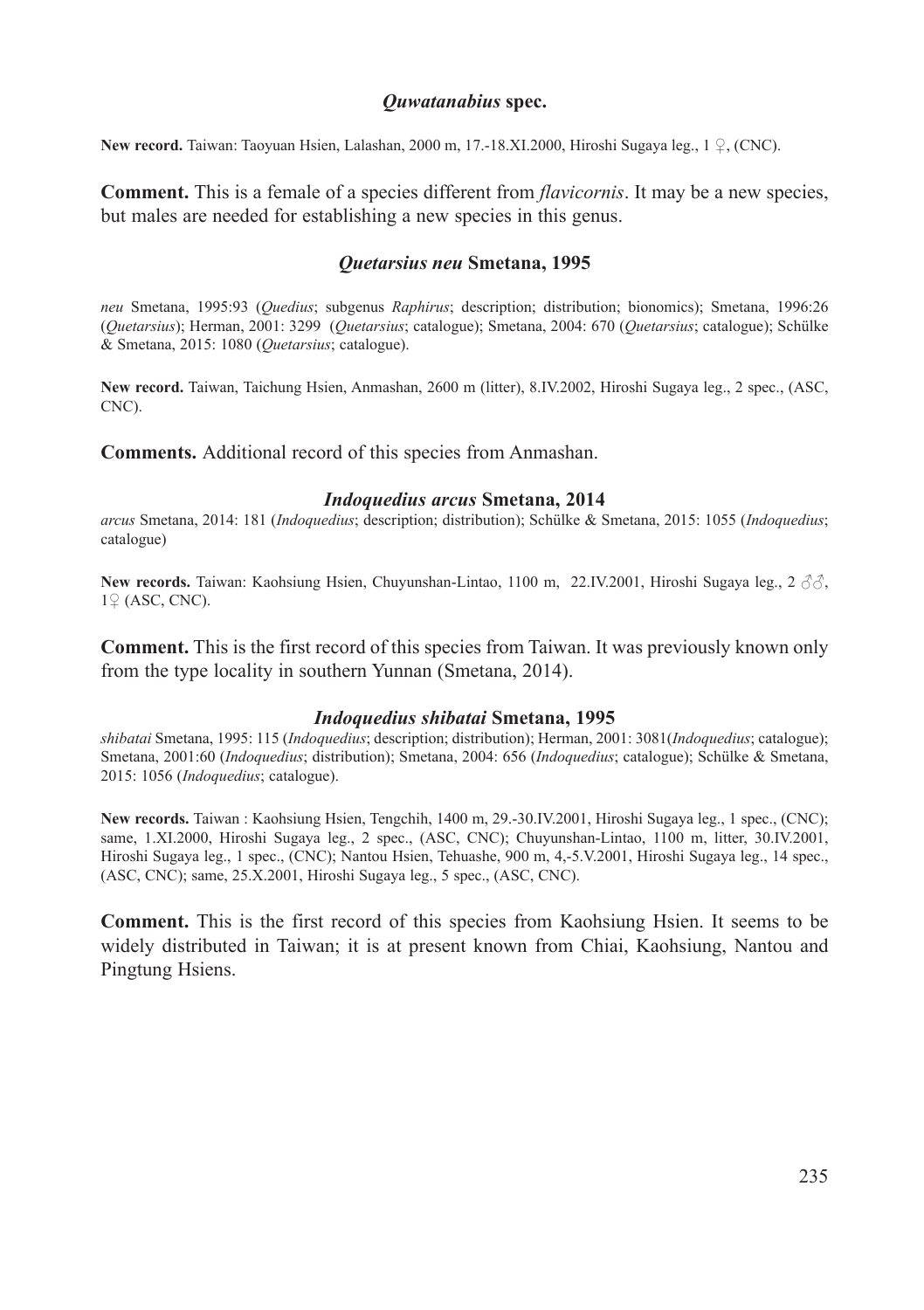## *Bolitogyrus rufomaculatus* **(Shibata, 1979)**

*rufomaculatus* Shibata, 1979: 26 (*Cyrtothorax*; description); Smetana, 1995: 118 (*Bolitogyrus*; characters; distribution); Smetana, 2001: 61 (*Bolitogyrus*; distribution); Herman, 2001: 3046 (*Bolitogyrus*; catalogue); Smetana, 2004: 654 (*Bolitogyrus*; catalogue); Schülke & Smetana, 2015: 1109 (*Bolitogyrus*; catalogue).

**New records.** Taiwan: Kaohsiung Hsien, Chuyunshan-Lintao, 1100 m, 22.IV.2001, under bark, Hiroshi Sugaya leg., 1 spec., (ASC); Nantou Hsien, Awowanta, 7.IV.1998, Hiroshi Sugaya leg., 2 spec., (ASC, CNC); Wenchuan, 2.IV.1998, Hiroshi Sugaya leg., 1 spec., (CNC).

**Comment.** Additional records of this species which is widely distributed in Taiwan.

## *Acylophorus furcatus* **Motschulsky, 1858**

*furcatus* Motschulsky, 1858: 657 (*Acylophorus*; description); Smetana, 1988: 345 (*Acylophorus*; characters; lectotype designation; distribution); Smetana, 1995:125 (characters; bionomics); Smetana, 2001:61 (*Acylophorus*; distribution); Herman, 2001: 3029(*Acylophorus*; catalogue); Smetana, 2004: 653 (*Acylophorus*; catalogue); Schülke & Smetana, 2015: 1054 (*Acylophorus*; catalogue)**.**

**New records.** Taiwan: Nantou Hsien, Tehuashe, 900 m, 4.-5.V.2001, Hiroshi Sugaya leg., 21 spec., (ASC,CNC); same, 25.X.2001, Hiroshi Sugaya leg., 1 spec., (CNC).

**Comments.** The species is widely distributed at low elevations in Taiwan.

# *Anchocerus brevipennis* **sp. nov.** (Figs. 6-9)

**Type locality.** Taiwan, Kaohsiung Hsien, Tengchih, 1400 m.

**Type material.** Holotype (♂): "Tengchih (14000 m) Kaohsiung Taiwan 2.XI.2000 Maruyama M. leg.", (CNC).

**Description.** Black, apex of abdomen paler; labrum, maxillary and labial palpi pale testaceous; first segment of antenna brunneous, following segments increasingly piceous, but three outer segments becoming paler; legs dark brunneous with paler tarsi. Head vaguely wider than long (ratio 1.09), slightly dilated behind eyes and then narrowed toward wide neck; eyes quite small, flat, tempora considerably longer than length of eyes seen from above (ratio 2.86), without finely punctate and pubescent area posteriorly in front of neck; anterior frontal punctures situated quite close to each other on medial portion of frons, distance between them considerably shorter than distance separating either puncture from medial margin of eye (ratio 0.45); posterior frontal puncture situated considerably closer to posterior margin of head than to postero-medial margin of eye, one puncture postero-mediad of it; temporal puncture situated considerably closer to posterior margin of head than to posterior margin of eye, one additional setiferous puncture situated close to posterior margin of eye; surface of head without microsculpture, highly polished, with sparse, very fine punctures. Antenna with segment 1 about as long as three following segments combined, segment 2 markedly longer than segment 3, segments 4-7 longer than wide, markedly decreasing in length, segment 8 about as long as wide, segments 9 and 10 slightly wider than long, last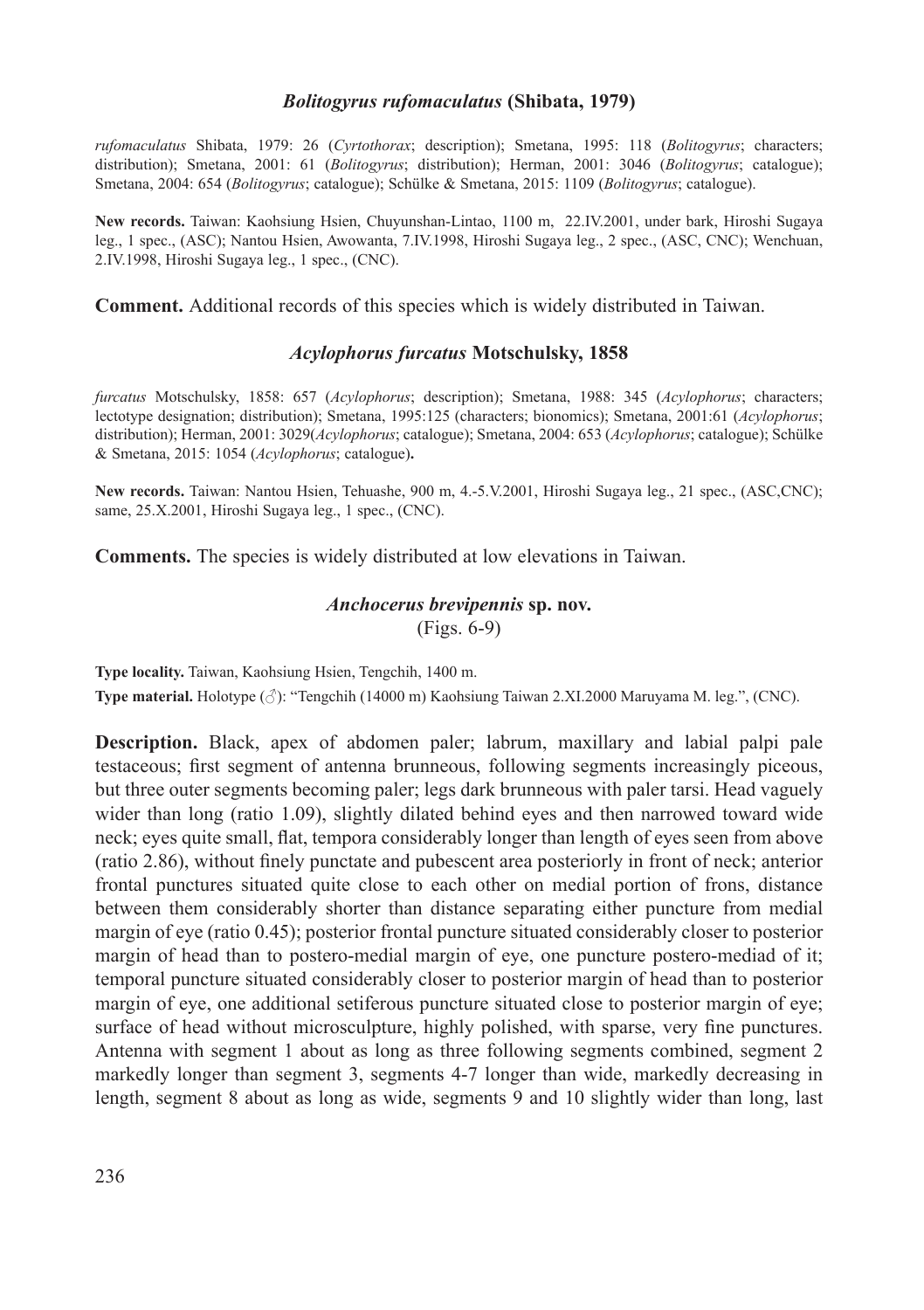segment short, about as long as wide. Pronotum slightly wider than long (ratio 1.13), broadly rounded basally, slightly narrowed anteriad; dorsal rows each with one puncture situated just before middle of pronotum; no sublateral rows; large lateral puncture separated from lateral margin by distance larger than two diameters of puncture; surface and punctation similar to that on head. Scutellum punctate and setose on apical portion. Elytra at base slightly narrower than pronotum, short, at suture (see Comments) markedly shorter (ratio 0.72), at sides shorter (ratio 0.85) than pronotum at midline; punctation moderately coarse, dense, transverse interspaces between punctures distinctly smaller than diameters of punctures; pubescence piceous; surface between punctures without appreciable microsculpture. Wings ?. Abdomen with tergite 7 (fifth visible) with fine apical seam of palisade fringe; tergite 2 (in front of first fully visible tergite) impunctate; punctation on base of first visible tergite fine and dense, punctures becoming gradually sparser toward apex of each tergite and in general more elongate toward apex of abdomen; pubescence long and stiff, piceous, surface between punctures without appreciable microsculpture, except for tergite 8 with extremely fine microsculpture of transverse striae.

Male. Genital segment with tergite 10 rather short, markedly narrowed toward widely rounded apex, setose as in Fig. 6; sternite 9 with strongly asymmetrical, narrow basal portion, setose as in Fig. 7. Aedeagus (Figs. 8, 9) with median lobe narrow, elongate, anteriorly narrowed into narrowly arcuate apex; paramere short, of quite characteristic shape (Figs. 8, 9). Length 9.0 mm (abdomen slightly extended).

Female. Unknown.

**Geographical distribution.** The species is at present known only from the type locality in Kaohsiung Hsien in Taiwan.

**Bionomics.** Nothing is known about the collecting circumstances of the holotype.

**Recognition and comments.** The species differs from all congeners, except for *A*. *apteru*s Schillhammer, 2018, by the quite short elytra in combination with the shape of the aedoeagus. It differs from *A*. *apteru*s mainly by the narrow, elongate styli of male tergite 9 and by the differently shaped aedoeagus, particularly the paramere (compare Fig. 9 and Fig. 8a in Schillhammer, 2018).

Since in my descriptions I give the sutural length of elytra that includes the scutellum, and the basal portion of the scutellum is obscured by pronotum in the holotype, I had to estimate the length of the scutellum, but I am sure that the estimate comes close to the actual length.

**Etymology.** The specific epithet is a combination of the Latin adjective *brevis*, -*e* (short) and the noun *penna*, -*ae*, f. (wing, elytron in beetles). It refers to the short elytra of the species.

ACKNOWLEDGMENTS. I thank Go Sato, at Agriculture and Agri-Food Canada, Ottawa, who carefully finished the line drawings.